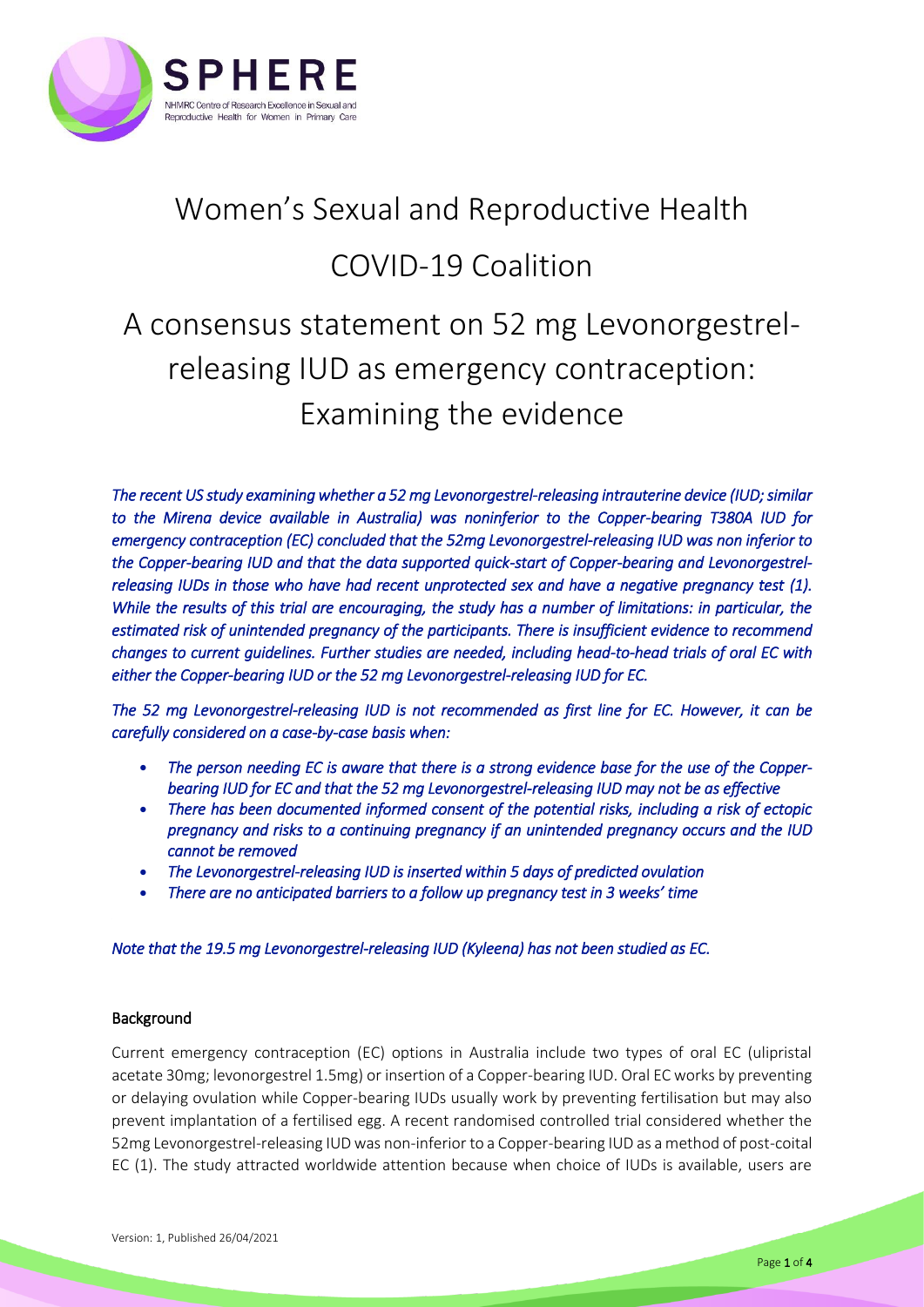

more likely to choose a Levonorgestrel-releasing than a Copper-bearing IUD for long term use [\(2,](#page-3-1) [3\)](#page-3-2). It also has potential implications for increasing access to EC in Australia where Levonorgestrel-releasing IUDs, unlike the Copper-bearing IUD are easily available through pharmacies and are subsidised by the pharmaceutical benefits scheme. However, while the results from the trial are encouraging, Copperbearing IUDs are considered the most effective method of EC [\(4\)](#page-3-3). They have the added advantage over oral EC of efficacy being unaffected by the patient's weight or drug interactions as well as providing 5- 10 years of ongoing contraception [\(5\)](#page-3-4). A Copper-bearing IUD for EC is recommended to be inserted within 120 hours of unprotected sexual intercourse or within 5 days after the earliest estimated date of ovulation in order to confidently exclude an early pre-existing implanted pregnancy [\(6\)](#page-3-5).

Pregnancies that occur as a result of failed oral EC or are undiagnosed at the time of initiating oral, injectable or implantable hormonal contraception do not require a different management approach to any other pregnancy as there is no evidence of any harmful effect on the pregnancy [\(5,](#page-3-4) [7\)](#page-3-6). However, in the small likelihood of a failed IUD for EC, medical complications can occur. Around 50% of pregnancies that occur with a Levonorgestrel-releasing IUD and around 15% of those with a Copper-bearing IUD in place are ectopic [\(8-10\)](#page-3-7), although it is unknown if this higher risk of ectopic pregnancy occurs when an IUD is inserted for EC. In addition, if the pregnancy is intrauterine and the IUD cannot be removed there is a risk of premature delivery or late miscarriage [\(11\)](#page-3-8). A surgical procedure must be performed for those requesting abortion as medical abortion is contraindicated with an IUD in situ [\(12\)](#page-3-9). For this reason, current guidelines do not support quick-start (starting the method without excluding pregnancy) of any IUD.

## Key points

The recent US study examining whether a 52 mg Levonorgestrel-releasing IUD (similar to the Mirena device available in Australia) was noninferior to the Copper-bearing T380A IUD for EC concluded that the 52mg Levonorgestrel-releasing IUD was non inferior to the Copper-bearing IUD and that the data supported quick-start of Copper-bearing and Levonorgestrel-releasing IUDs in those who have had recent unprotected sex and have a negative pregnancy test [\(1\)](#page-3-0). Over 10,000 women who presented for EC were invited to participate in a randomised controlled trial in which participants were offered either a Copper-bearing T380A IUD or a Levonorgestrel-releasing IUD. Overall a large majority of participants declined to take part and of the 711 enrolled and randomised, 328 had a Copper-bearing IUD inserted, of which 311 had confirmation of pregnancy status and 327 a 52 mg Levonorgestrel-releasing IUD of which 308 had confirmation of pregnancy status. There were no pregnancies in the Copper-bearing IUD group and 1 pregnancy in the Levonorgestrel-releasing IUD group. While these results are very promising there were a number of limitations to the study:

- 1. There was no calculation of the expected number of pregnancies if the participant had not taken EC and it is possible that this group represented those at low risk of unintended pregnancy.
- 2. More participants in the Copper-bearing IUD group did not use any method of contraception at the time of last unprotected sex than in the Levonorgestrel-releasing IUD group. Potentially this could be associated with a reduced risk of unintended pregnancy in the Levonorgestrelreleasing IUD group.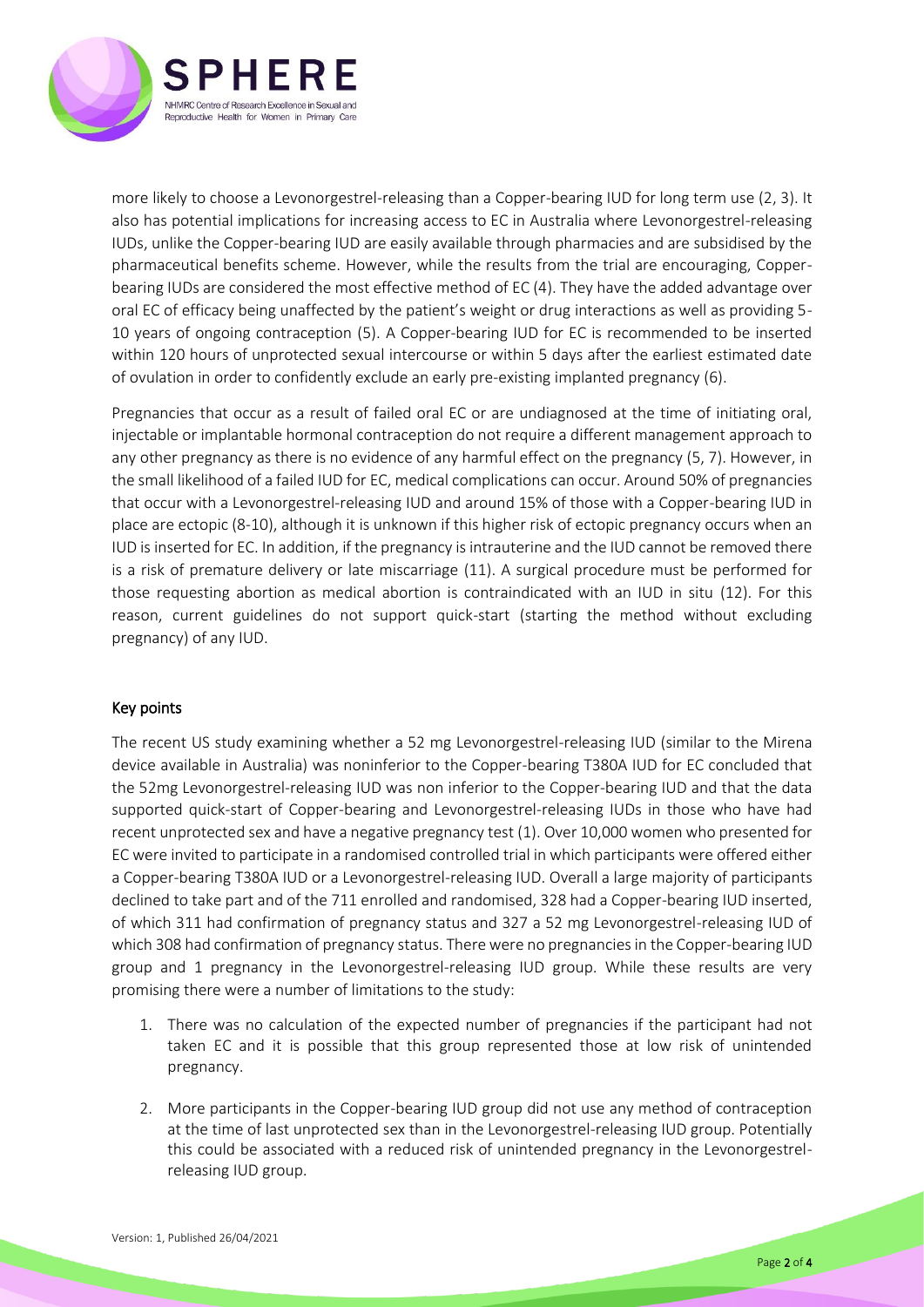

- 3. More participants in the Levonorgestrel-releasing IUD group reported a broken condom as the reason for requesting emergency condom. As there was no included information as to whether ejaculation occurred, this could cause bias either way.
- 4. Participants who had intercourse 6-14 days prior to EC and potentially had an undetectable pregnancy were also included, however no data on how many in each arm fell into this group was used in the analysis.

\*The Coalition uses *women* as an inclusive and broad term that refers to and acknowledges the diversity in needs and experiences of all people who may access and use abortion and women's sexual and reproductive health services including other people who do not identify as women but can experience pregnancy and abortion and may need to access these.